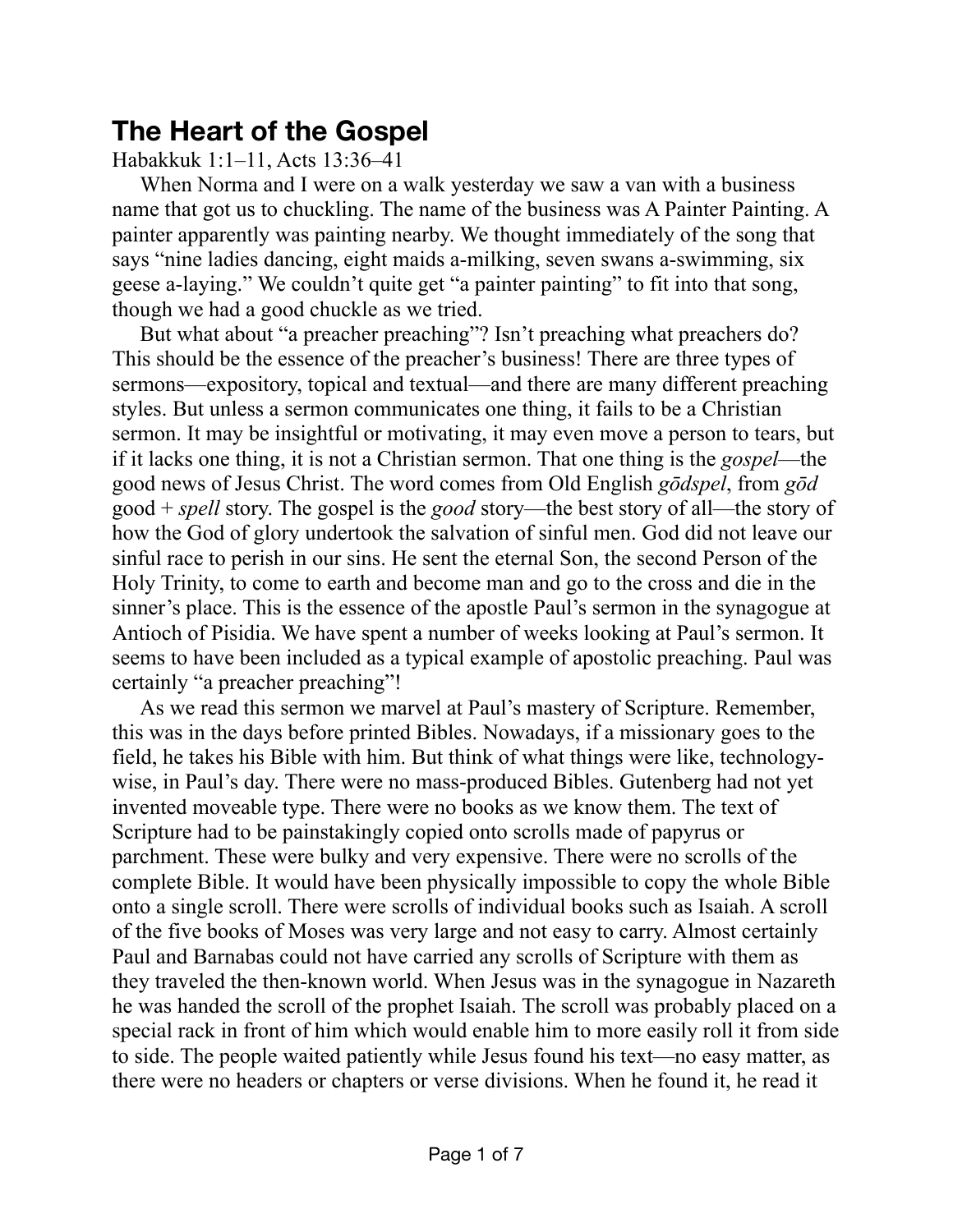aloud to the people, then closed the book, gave it back to the attendant, sat down and began his sermon.

But notice what is happening during Paul's sermon in Antioch of Pisidia. Paul delivers his sermon standing up. He summarizes the message of Scripture. He quotes from Psalm 89, Psalm 2, Isaiah 55, Psalm 16 and Habakkuk 1. He does this all by heart and quite spontaneously. He makes appropriate applications from the biblical text. He does this all by memory. Obviously the apostle Paul is a man filled with the Holy Scriptures. He is part of an oral culture. From his childhood he has heard the Holy Scriptures read in the synagogues and in the temple at Jerusalem. He has made a conscious decision to meditate on God's word day and night (Ps. 1). He is a man filled with the Scriptures. If you and I are to successfully take the gospel to our loved ones and neighbors, we likewise are going to have to be filled with the Scriptures. We must consciously endeavor to meditate on God's word day and night. We must consciously and deliberately endeavor to memorize portions of God's word. The church tries to do this as we recite the Ten Commandments and the Lord's Prayer in worship. Families can do this around the dinner table. We talk about things that are important to us. Should not the Scriptures be all-important? Can we not take up the Bible after a meal and read it and discuss it with our family? What a privilege it is to be able to hold the completed Scriptures in our hand and turn to any Scripture at will. You and I, like Paul, need to be filled with Holy Scripture. We need to make a concerted effort to do this. May the Word of God be on our hearts and minds always! Preachers especially are always to be "preachers preaching," ministers of the Word, wherever they go.

Today we come to the last section of Paul's sermon. He has just made the point that the great King David had died and was buried, and his body lay in his tomb, but Jesus—he referred to him by name just once back at verse 33—was raised from the dead and saw no corruption. He died on the cross and was buried, but for him the tomb became the doorway to life eternal—and so it will be for all who are united to him by faith. This morning let us look together at three points: forgiveness, justification and acceptance. First,

#### **1. Forgiveness**

Here is Paul's conclusion: "Therefore let it be known to you, brethren, that through this Man is preached to you the forgiveness of sins." Notice that the heart of Paul's sermon is the gospel—the good news—and the heart of the gospel is forgiveness of sins. Here is the good news that every person the world over desperately needs to hear. But the gospel starts with bad news: "All have sinned and come short of the glory of God" (Rom. 3:23). All have "sinned." This refers to every son and daughter of Adam, descending from him by ordinary generation, as our Catechism puts it: "All mankind, descending from him by ordinary generation, sinned in him, and fell with him, in his first transgression" (SC 16). This refers to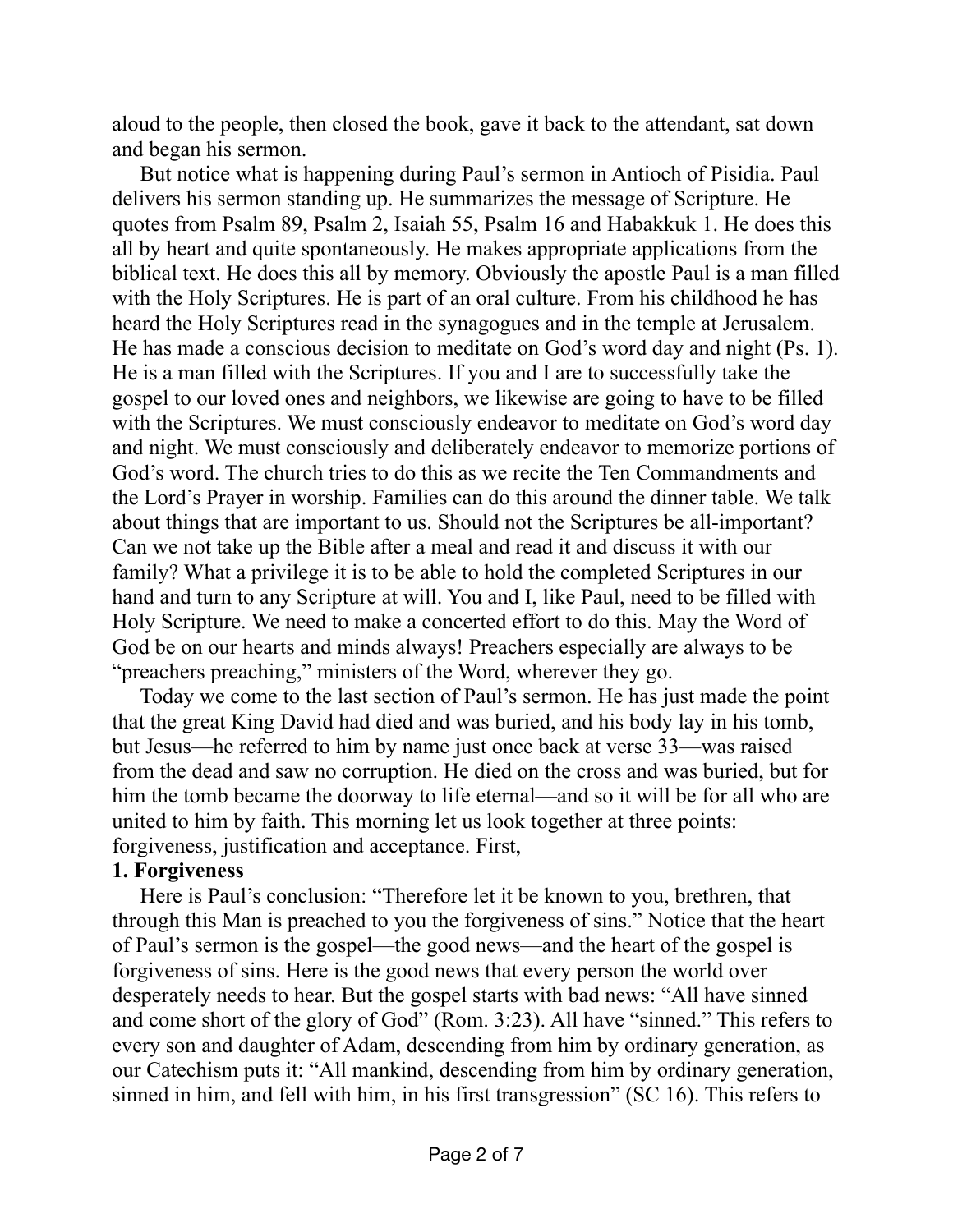every member of our race save one, the Lord Jesus Christ, the seed of the woman, who inherited his humanity from his mother Mary but was not the biological child of Joseph but the Son of Almighty God. Jesus alone was totally without original sin and never committed sin. He, the sinless one, became sin for us when he bore our sins in his own body on the tree, the Just for the unjust. This is the gospel. Do you understand it? Do you believe it? The gospel starts with the bad news that you and I are sinners and cannot save ourselves. No amount of good works or of resolving never to sin anymore from this day forward can save us. Paul says, "Be it known that through this Man—Jesus—is preached the forgiveness of sins." Forgiveness of sins is the heart of the gospel—but this is the sinner's greatest need. This is the best news that anyone conscious of his guilt and undeserving could ever hear. Do you know that you are a sinner? Many people try to suppress this knowledge. They do not like to think of the fact that they are sinners; it is too unpleasant. We like to flatter ourselves by thinking that we are really not all that bad; *we* are certainly a cut above the rest of humanity. But if we think that way, we cannot be saved! We will surely go to hell. The gospel is *not* "you are better than other people." Though a lot of people like to think this, that is not good news at all. If we have to be better than other people to go to heaven, then we can't go there at all; we shall surely perish in hell for all eternity. That is just not good news!

But the gospel *is* good news—the "good story," because it is true. "Through this man—Jesus—is preached the forgiveness of sins." "Neither is there salvation through any other." Every other religion, no matter how attractive it might seem, is false. There is salvation through Christ alone. He is the solid rock on which to stand; all other ground is sinking sand. Do you know that you are a sinner? Do you believe that you have no other hope of heaven apart from Jesus? Then this is the best news, and it's for you: in Christ you have forgiveness of sins! "Bless the Lord, O my soul, and forget not all his benefits: who *forgiveth* all thine iniquities." In Christ is full forgiveness. There can be no better news than this. This alone can relieve a guilty conscience. I, a lost sinner, can have the assurance even now that my sins are forgiven in Christ. Second,

#### **2. Justification**

Paul goes on to say that "by Him everyone who believes is justified from all things from which you could not be justified by the law of Moses." I am very disappointed that two of our fine modern versions, the ESV and the NAS, as well as other translations, leave out the word *justified*. Notice that Paul uses the word *justified* not once but twice. Surely this is intentional. Under the inspiration of the Holy Spirit God's original sense is preserved. Every word of God is pure, and this one is not to be left out. The word in the original is δικαιόω, meaning to declare or pronounce a person to be just. Δικαιόω is derived from δίκη, *judgment*, *judicial hearing*, *judicial decision*—compare *verdict* ("true judgment"). It is related to the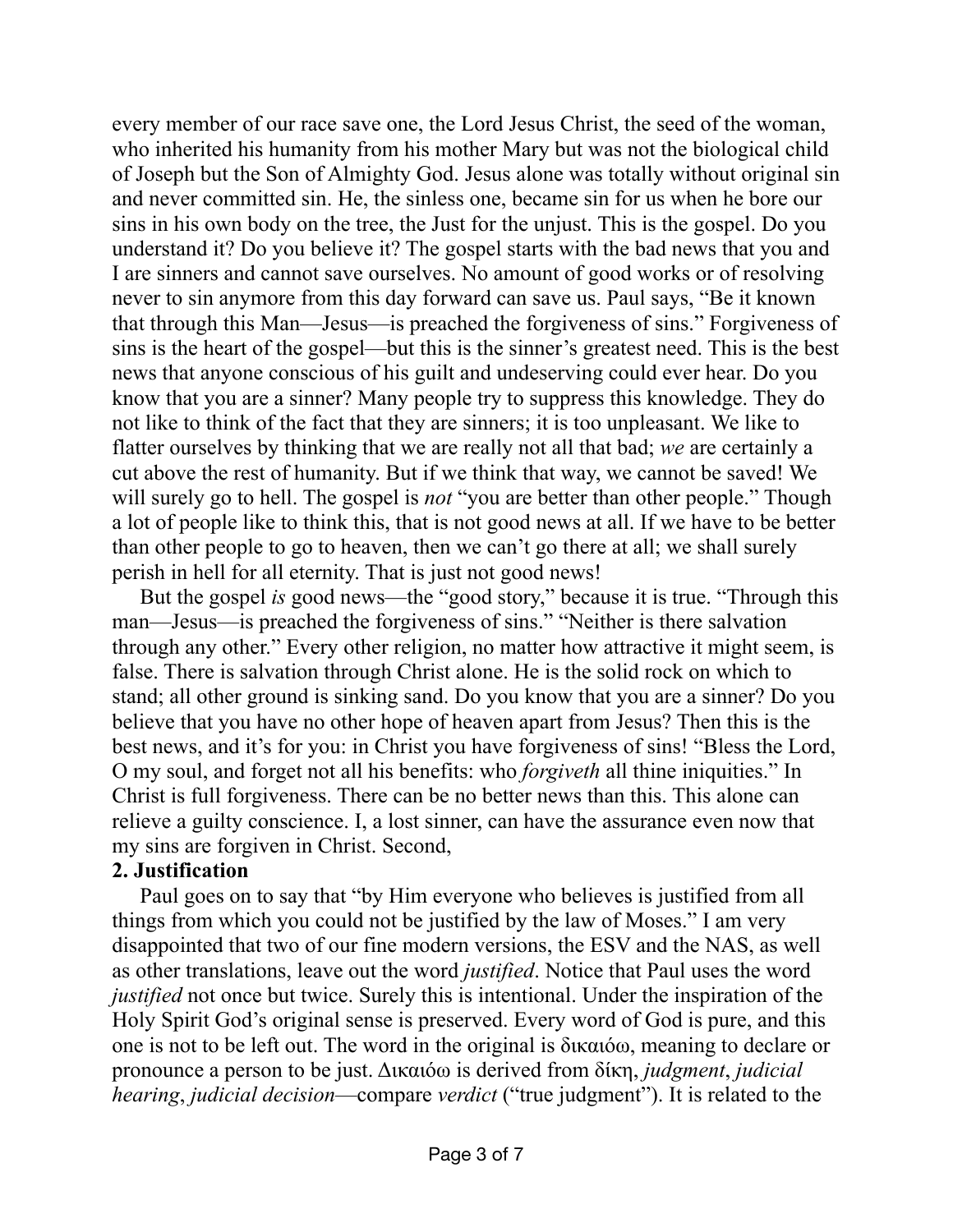words for *righteous*, *righteousness* and *justification*. *Right* and *righteousness* come from the Anglo-Saxon. *Justice* and *justification* are cognates and come from the Latin. Paul expressly declares that "by him everyone who believes is justified"—a terse summation of the gospel. There could be no better news: "by him everyone who believes is *justified*"—declared righteous in the sight of a holy God. This is a judicial declaration in the courtroom of Almighty God. Every single human being will at the last day stand before God in person and receive his just sentence. There is no higher court to which a person may appeal.

If you are convicted of a crime under our form of justice you have the right to appeal to a higher judicatory—a court of appeals, or even the Supreme Court. Our system of justice is imperfect, but it is better than anarchy, and God has ordained it for our human good. But Almighty God is the supreme Judge, and there is no appeal from his sentence. At the final day every single person who has ever lived will hear either "Come, ye blessed of my Father, inherit the kingdom prepared for you from the foundation of the world" or "Depart from me, ye cursed, into everlasting fire." At the final judgment every human person will be eternally consigned either to heaven or to hell.

The law of Moses could not justify. Only God Almighty has the power to justify, and he promises that by Christ "everyone who believes is justified," that is, declared righteous in his sight. How the heart of a person who knows that he is a sinner longs to hear that he is justified in the sight of a holy God! What Paul is saying is indeed good news: you can know in this life that you are justified, declared righteous in the sight of God. You can know that your sins were laid on Christ, that he suffered for your sins. And you can know that his perfect righteousness is credited to you, as it was to Abraham, who "believed in the Lord; and he counted it to him for righteousness" (Gen. 15:6). Here is double imputation: the sinner's guilt is credited to Christ; his perfect righteousness is credited to the sinner. This is a judicial declaration; is it for you? Look again at the statement: "everyone who believes is justified." It all hinges on the word *believe*. What does it mean to believe? To believe is to be persuaded of, to place confidence in. Are you persuaded that the Christ of Scripture is the Messiah of God who died for our sins? Do you believe in your heart of hearts that salvation is through Christ and no other? Are you willing to confess Christ as your Lord and King and serve him faithfully the rest of your life? Biblically, the statement "I believe, but I'm not going to obey him" is not faith at all. To believe is to say, "I know that Christ is my only hope of heaven, and from this moment forward I commit myself to serve him with all my heart." There is no receiving Christ as Savior without simultaneously receiving him as Lord. If you believe in the biblical sense, then you are declared righteous in the sight of a holy God. "By him everyone who believes is justified."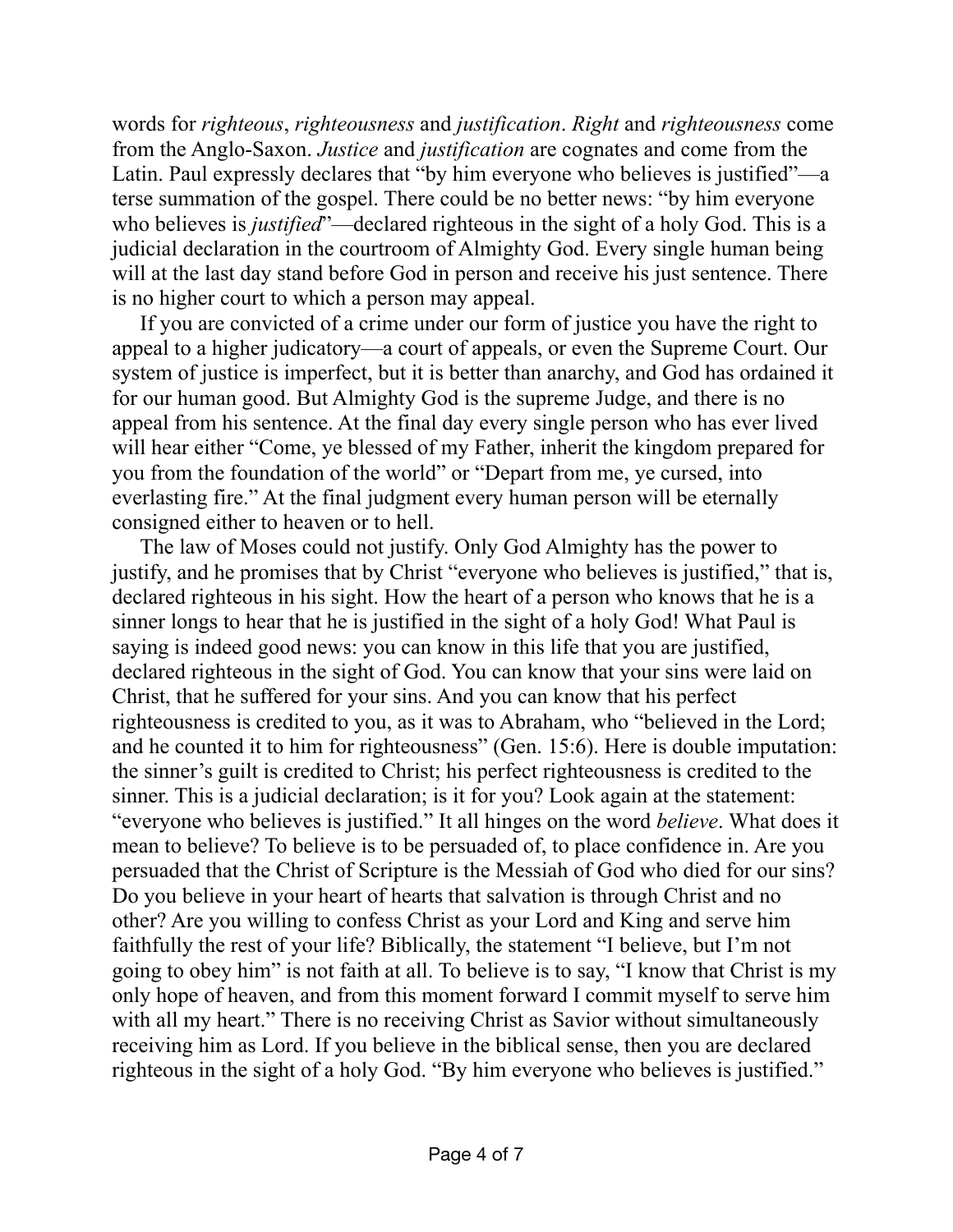This is what Paul declared in the synagogue at Antioch of Pisidia. But there is a third element,

### **3. Acceptance**

Paul ends his sermon with a warning: "Beware therefore, lest what has been spoken in the prophets come upon you: 'Behold, you despisers, marvel and perish!"

The gospel requires a response, it requires acceptance. God never intended to set the good news of his salvation before us and have us say, "That's nice," and then go on with our lives as though we had never heard. That's what we do with junk mail. We take a look at it, throw it into the trash, and that's that. The gospel is not junk mail!

The hearing of the gospel is a moment of crisis. It is as though our vehicle died on a railroad track and a train is coming. The point of impact is imminent. Our only recourse is to get out of the car and run as fast as we can. We can see the lights flashing. We can hear the insistent alarm—clang, clang, clang. We can hear the train whistle; it is loud enough to be heard for miles, and the train is barreling down upon us. The message is essentially *doom is coming; flee from the wrath to come*. We've got seconds to act. This is no time to say, "That's nice; let's have a philosophical discussion about this sometime." It is time for action! As we approached the crossing there was a sign that said, "no stopping on tracks." But our motor quit. There was a malfunction. The car stalled, and there's no time to try to get it restarted. There's going to be an immediate impact. Our only hope is to flee as fast as we can.

So it is with the gospel. You have heard the warning. The day of judgment is coming. You are a guilty sinner. You have broken God's holy law. You have fallen short of his standard of absolute perfection. You are on your way to hell. You cannot attain heaven by your own good works. Your only hope is to put your trust in Christ. To fail to accept him is to reject him. To fail to act on Christ is to despise him.

Put yourself back in that scene at the synagogue in Antioch of Pisidia—part of what is now the land of Turkey. Paul had begun his sermon with the words "Men of Israel, and you who fear God, listen." He had gotten the people's attention, and what he was saying made sense. He appealed to the Hebrew Scriptures with which they were familiar. He was using them responsibly, exegeting them correctly. He had spoken of David, the man after God's own heart. He had correctly pointed out that even this great man had died, was buried and had seen corruption. But he had shown from Scripture that though Jesus had died and was buried, he had *not* seen corruption. God raised him from the dead. For Jesus, the borrowed tomb of Joseph of Arimathea was the doorway to life eternal. And such it is for us as well, if we put our hope and trust in Christ.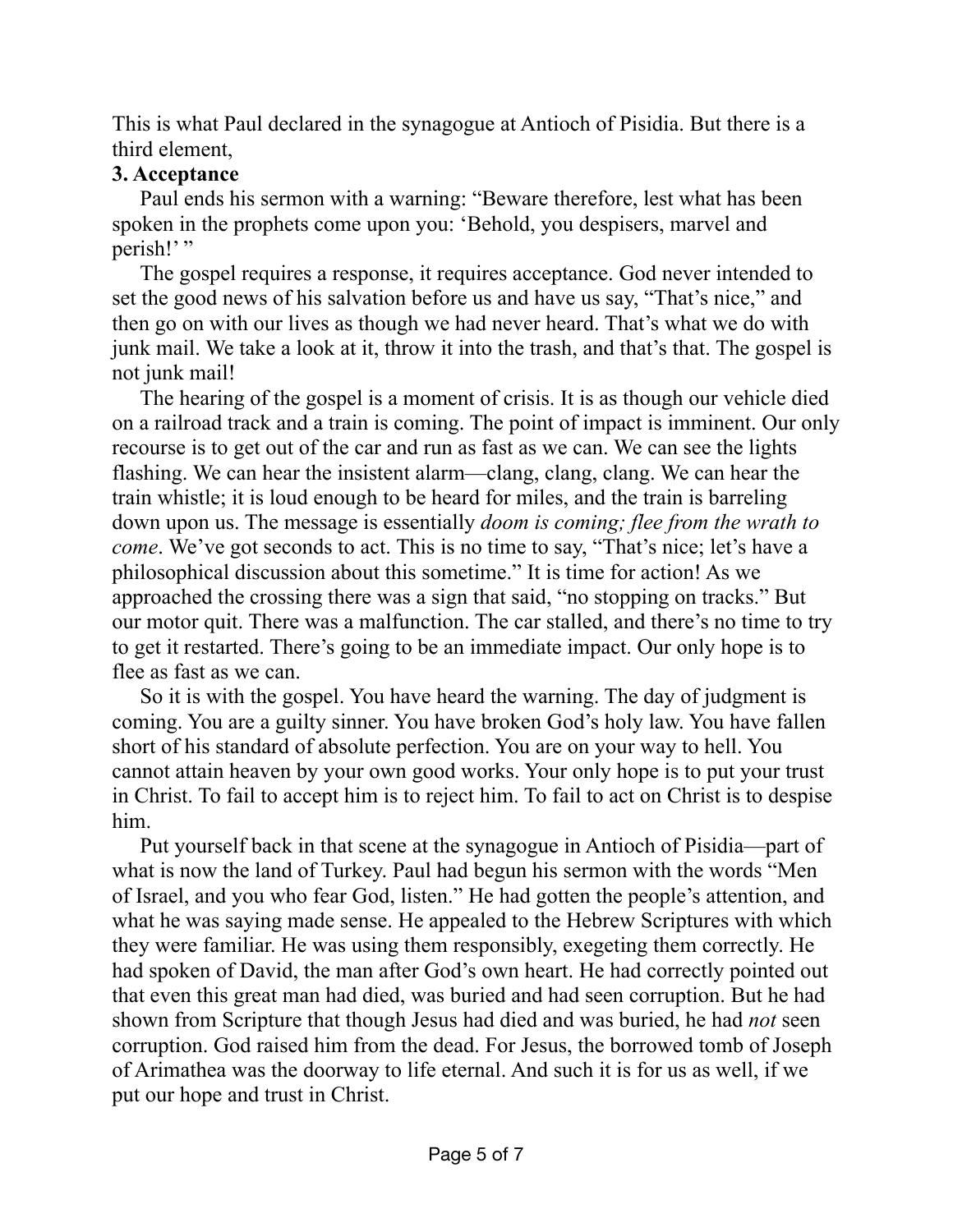Paul is speaking to polite company, Jews and God-fearers who revered the Scriptures and courteously listened to what he had to say. Now he uses a very strong word: "Behold, you *despisers*." This is not the language of politeness, calling his audience "despisers." These were men and women that gathered every week to hear the Holy Scriptures. Why does Paul use a word that would be so likely to turn off his hearers? Because the stakes are so high. Hearing the gospel is a moment of crisis. It is a dangerous thing to hear the gospel, for it demands a response, and that response is acceptance. Paul is telling his hearers, "You are on your way to hell if you are depending on your obedience to the law." There is only one way of salvation, and it is Christ. To refuse to accept him is to despise him. The gospel does not allow us to smugly say, "Jesus is just all right with me" and then go on with our lives. It does not allow us to say, "Yeah, that Jesus was a great guy, a great moral teacher, right up there with Socrates. If he's your thing, that's great, but I'll pass." No! What Paul is saying is: "Jesus is the only way to heaven. You can't remain ambivalent about him. You can't sit on the fence. There are only two responses: you can either love him or hate him. If you do not love him with all your heart, mind, soul and strength, if you do not receive him as Savior and Lord, then you must reckon with the fact that you despise him. "Behold, you despisers, marvel and perish!" Reject Christ and you will perish eternally. To reject the gospel is to despise God. You either love him or you hate him. There is no middle ground." The word Paul uses is καταφρονητής, *despiser*, from the verb καταφρονέω meaning *look down on*, *despise*, *scorn*, *treat with contempt*. Paul is essentially quoting from memory the Septuagint, the Greek translation of the Hebrew Old Testament, from Habakkuk 1. His quoting this from memory to people who would have heard these very words read in their synagogues shows that the first-century Jews, such as these in Antioch of Pisidia, were used to hearing their Bible read in Greek. It also shows that God approves the translation of his word into the common tongue. Paul's word καταφρονητής, *despiser*, is not in the Hebrew but is in the Greek, and is sanctioned by its use in the inspired Greek New Testament text. But let us not miss its meaning: to reject Christ is to despise him. Many of the newer translations soften it to "scoffers," but this is regrettable. You cannot sit on the fence with regard to Christ. Either you *love* him and worship him and dedicate your whole life to him or you *despise* him, plain and simple. To despise him is to treat him with contempt and disdain and think little or nothing of him. What God does not allow us to do with Christ is sit on the fence. The gospel requires us to accept Christ, to love him and crown him as our Lord. This is the biblical meaning of believing in Jesus. "All hail the power of Jesus' name! Let angels prostrate fall; bring forth the royal diadem, and crown him Lord of all."

How appropriate that we come to this text on Reformation Sunday, October 31, 2021, the 504th anniversary of Martin Luther's 95 Theses that changed the course